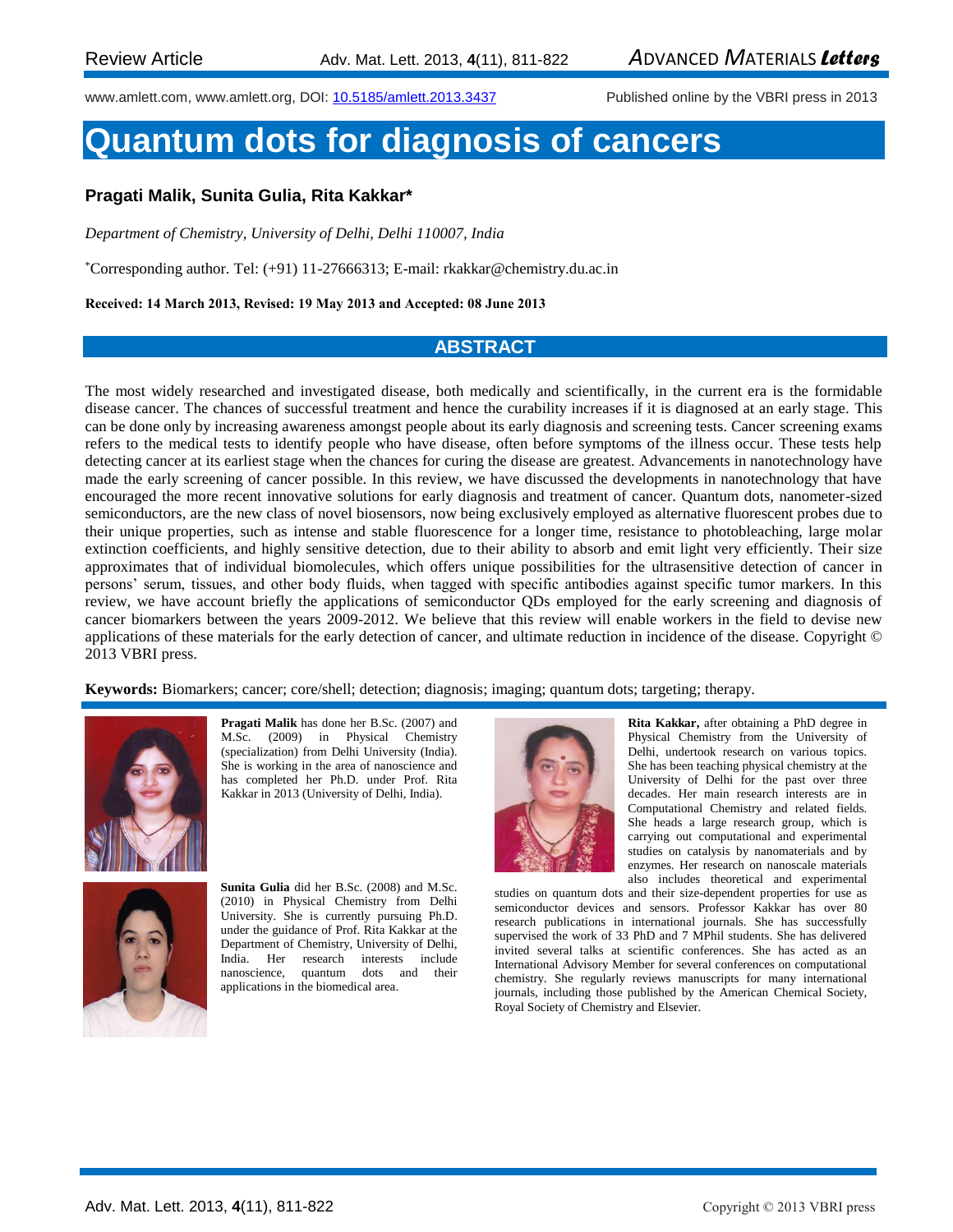# **1. Introduction**

Cancer continues to be a major problem in the world for the past many years. Early diagnosis and complete treatment of cancer is the corner-stone of the cancer prevention and control strategy, while inappropriate diagnosis and irregular/incomplete treatment with anti-cancer therapy may lead to complications, disease spread and emergence of drug-resistant cancer. In order to ensure proper cancer diagnosis and address the problems of emergence and spread of drug-resistant cancer, it is essential to have complete information of cancer cases.

Cancer is defined as an abnormal and uncontrolled cell growth due to the accumulation of specific genetic and epigenetic defects, both environmental and hereditary in origin, where the cells forget how to die, unlike normal cells which multiply only when the body needs them and die when they are of no use. When cells divide in an unregulated fashion, there is formation of a tumor mass which later gets out of control. The formed tumor cells become resistant to apoptosis and other antigrowth defenses within the body, which ultimately spread to other body organs, and become difficult to be treated **[1]**. Cancer may develop in any part of the body, including any tissue or organ. Various common types of cancers have been reported, including lung, prostate, breast, ovarian, hematologic, skin, and colon cancer, etc. Environmental factors, such as tobacco smoke, certain chemicals, ionizing radiation, sunlight, alcohol, and genetic factors, such as inherited mutations in oncogenes, tumor suppresser genes and autoimmune dysfunction, are responsible for the development of cancer. Bacterial and viral infections also account strongly for stomach and cervical cancers, respectively. As per recent data, a total of 1,638,910 new cancer cases and 577,190 deaths from cancer are estimated to have occurred in the United States in the year 2012. There has been an overall decline of 0.6% per year in cancer incidence rates in men, with no change in women, whereas cancer death rates decreased by 1.8% per year in men, and by 1.6% per year in women, in the five years from 2004 to 2008 **[2]**. Due to the various new and advanced techniques developed for the early diagnosis of cancer, the American Cancer Society (ACS) assessed an increase in the average 5-year survival rate for all cancers for the years 1996–2004 to 66%, compared to 50% for the years 1975– 1977, whereas the 5-year survival for certain cancers, such as liver, pancreatic, and lung still remains very low (6%– 16%). Mainly the amendment in proto-oncogenes, tumor suppressor genes and DNA repair genes contributes to the alteration in normal cell functioning, along with the mismanagement of cell proliferation events, resulting in the development of cancer genotype and phenotype, which is resistant to the natural and inherent death mechanisms. Oncogene causes those cells to survive which are supposed to die, and activation of oncogenes occurs due to the mutation of normal genes, which further affects cell growth and their differentiation. This is responsible for the activation or excess levels of a normal gene product, causing gene rearrangements, point mutations, leading to disturbances in molecular pathways regulating cell growth, increase in the cell division, disturbances in cell growth mechanisms and their survival, metastasis, and, ultimately, tumor formation. This tumor mass turns into a more

aggressive disease: cancer. Certain carcinogenic agents cause mutations in proto-oncogenes to become oncogenes. Although there is a significant role of genetic and genome based technologies in the diagnosis and prognosis of cancer, the emanating biosensor technologies hold promise, and have now been widely employed for early cancer diagnosis and therapy **[1, 3]**.

Tumor suppressor genes (TSGs) or anti-oncogenes are mainly the transcription factors which suppress process mitosis (a cell division process) and, hence, tumor formation, by blocking unscheduled cell growth. The commonly involved TSGs in cancer are retinoblastoma protein (Rb), BRCA1/2, and p53. Rb regulates cell division. Inactivation of the Rb gene leads to point mutations and deletions, and the major cause of many cancers is mutation of the Rb gene **[4-6]**. The functioning of normal cells is controlled by the apoptosis complex, triggered by the p53 tumor suppressor protein, which mainly regulates programmed cell death. Nearly half of all cancers involve altered p53 genes. Brain, breast, colon, lung, hepatocellular carcinomas and leukemia are found to be associated with the mutations in p53. A DNA repair enzyme, BRCA1 carries out the proofreading of newly replicated DNA for the presence of mutations and removes replication errors, if any, before the cell divides. About 50% of hereditary breast cancers and 80%–90% of hereditary breast and ovarian cancers are due to BCRA1 gene mutations **[7, 8]**. Thus, cancer results from cumulative mutations of proto-oncogenes and suppressor genes, which together cause the unregulated growth of cells. Therefore, we conclude that the mechanism of cancer involves simultaneous occurrence of two processes leading to cellular malfunctioning occurring at the same time: (i) permanent enabling of cellular replication due to genetic mutation or chromosomal translocation, and (ii) permanent disabling of the apoptosis complex, the suicide complex. The malfunctioning of these two cellular processes leads to uncontrolled cell division, resulting in a cluster of unspecialized cells committing to divide, which ultimately becomes larger and larger, and releases chemicals to promote the formation of malignant tumor, which starts damaging the surrounding tissue by withdrawing essential nutrients and displacing healthy cells **[9]**. For example, the human epidermal growth factor receptor HER-2 gene is responsible for making HER-2 proteins (receptors on breast cells) which control the development of the breast. However, in case of any abnormality in the HER-2 gene, too many copies of this gene are formed, called as amplification of the gene, which results in an overexpression of the HER-2 protein, causing the breast cells to grow aggressively, with the formation of tumor, leading to the development of breast cancer. A recombinant humanized monoclonal antibody, named trastuzumab, developed against HER-2, is nowadays being used as a standard treatment for breast cancer **[10]**.

# **2. Cancer biomarkers**

The National Cancer Institute defines a tumor marker as "A biological molecule found in blood, other body fluids or tissues that is a sign of a normal or abnormal process or of a condition or disease" **[11]**. Tumor markers could be a broad range of biochemical entities, basically the endogenous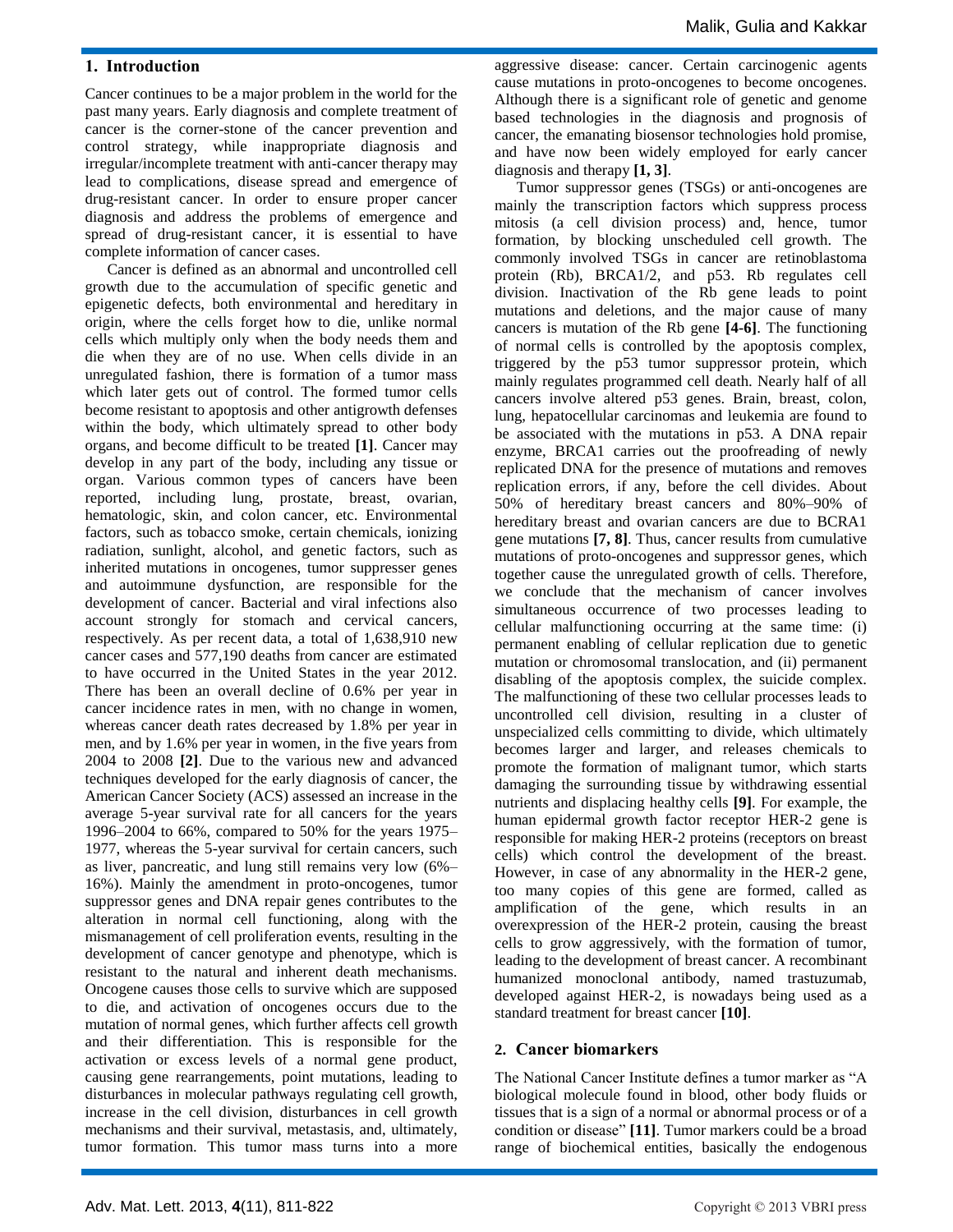proteins, lipids, sugars, nucleic acids or other cytogenetic parameters present in blood or other body fluids, tumor tissues whose changes in amount, any abnormality or modifications symbolizes the tumor state, its progress with time and response to various therapies. These tumor associated antigens are very helpful in cancer diagnosis and markers of how well the body responds to a treatment for a disease or condition **[3, 12]**. The most challenging task in cancer prognosis is to develop a connecting link between cancer biomarkers and the clinically developed therapies for non-invasive detection of tumors at an early stage. Effective tumor markers are in great demand since they have the potential to reduce cancer mortality rates by facilitating diagnosis of cancers at early stages. During the last decade, an improved understanding of carcinogenesis, tumor progression, and advancement in nanotechnology have revealed a large number of potential tumor markers. A partial list of tumor biomarkers is presented in **Table 1**.

**Table1.** Common biomarkers utilized for cancer detection **[13-15].**

| <b>Cancer Type</b> | <b>Biomarker</b>                                                |
|--------------------|-----------------------------------------------------------------|
| <b>Breast</b>      | BRCAI, BRCA2, CA15-3, CA125, CA 27.29, MUC1, NY-BR-I, ING-I,    |
|                    | HER2/NEU, ER/PR                                                 |
| Colon              | CEA, EGF, p53                                                   |
| Esophageal         | SCC                                                             |
| Liver              | AFP.CEA                                                         |
| Lung               | CEA, CA19-9, SCC, NSE, NY-ESO-I, CYFRA21-1                      |
| Melanoma           | Tyrosinase, NY-ESO-I                                            |
| Ovarian            | CA125, HCG, p53, CEA, CA 549, CASA, CA 19-9, CA 15-3, MCA, MOV- |
|                    | I. TAG72                                                        |
| Prostate           | PSA, PAP                                                        |

#### **3.Quantum dots in early diagnosis of cancer**

It becomes difficult to treat cancer when the cancer cells have metastasized into a certain sized tumor, which essentially proves the desirability of the early prognosis of cancer. The commonly employed methods for diagnosis of cancer include chemotherapy, immunotherapy, surgery medical imaging, enzyme linked immunosorbent assay (ELISA) and tissue biopsy, etc., but these are less sensitive, and are reliable only for early-stage cancer detection **[16]**. Colloidal quantum dots (QDs) are bright, photostable fluorophores, a few nanometers in diameter. Also, the nanometer scale is the scale of biological function, i.e. it is the same size range as that of enzymes, DNA and other cellular components **[17]**, which makes possible to employ water-soluble QD complexes to target and image tumor cells. QDs are now being used as alternative fluorescent probes in the biological world. Application of traditional fluorophores, e.g. organic dyes and fluorescent proteins, is limited due to their narrow absorption range, broad emission spectra and short fluorescent lifetimes, whereas QDs, which exhibit broad absorption and narrow emission spectra, are less susceptible to photobleaching than organic dye molecules, due to their inorganic composition. Their absorption and emission wavelengths are tunable by particle size. Their unique optical properties makes them

strongly attractive as *in vivo* and *in vitro* fluorophores in various biological and medical applications, including multiplexed imaging of live tissues, detection and therapy of various diseases, including cancer **[18-24]**. The best materials for quantum dots are considered to be cadmium sulfide, and cadmium selenide, but these can be highly toxic due to the leaching of cadmium atoms in the biological system. Hence, various encapsulation techniques need to be employed in order to enhance biocompatibility and hence the bio-applicability of these nanoparticles (NPs) **[25]**.

Semiconductor QDs have proven their potential in biomedical fields due to their excellent optical properties. They exhibit size-dependent discrete energy levels. The energy gap increases with decrease in the size of the nanocrystal, thus yielding a size-dependent rainbow of colors **(Fig. 1)**. Light wavelengths from ultraviolet to infrared region can be achieved with variation of the size and composition of QDs, making them highly suited for the simultaneous examination of multiple events and molecules **[26]**.



**Fig. 1.** Illustration of size-tunable QDs and creation of electron-hole pair on photoexcitation **[27]**.

Nowadays QDs are widely employed for targeted anticancer therapies due to an easy manipulation of their surface chemistry by either conjugating them with antibodies, ligands or other biomolecules, directly or indirectly linking them by strategies such as streptavidinbiotin interaction, and by altering their optical and magnetic properties **[28]**. A single QD can be conjugated to various molecules due to its large surface area to volume ratio, and hence QDs can be designed into more complex multifunctional nanostructures. The antibodies conjugated QDs allow specific recognition and tracking of surface antigens. QDs have been linked covalently to various biomolecules, such as nucleic acids, antibodies, peptides and other ligands for *in vivo* imaging, where the encoding of genes, proteins and various other biomolecules is done by multiple colors and changes in intensities of the QDs **[29, 30]**. Several reports by researchers prove QDs to be ideal candidates for identifying various types of biomarkers, such as proteins, specific DNA or mRNA sequences, tumor cells, and hence a more effective diagnosis of cancer can be achieved.

QDs possess an important property of easily transferring energy. Thus, the energy of the light falling on a quantum dot passes along to a nearby molecule, which uses this energy to show fluorescence. Self-illuminating QD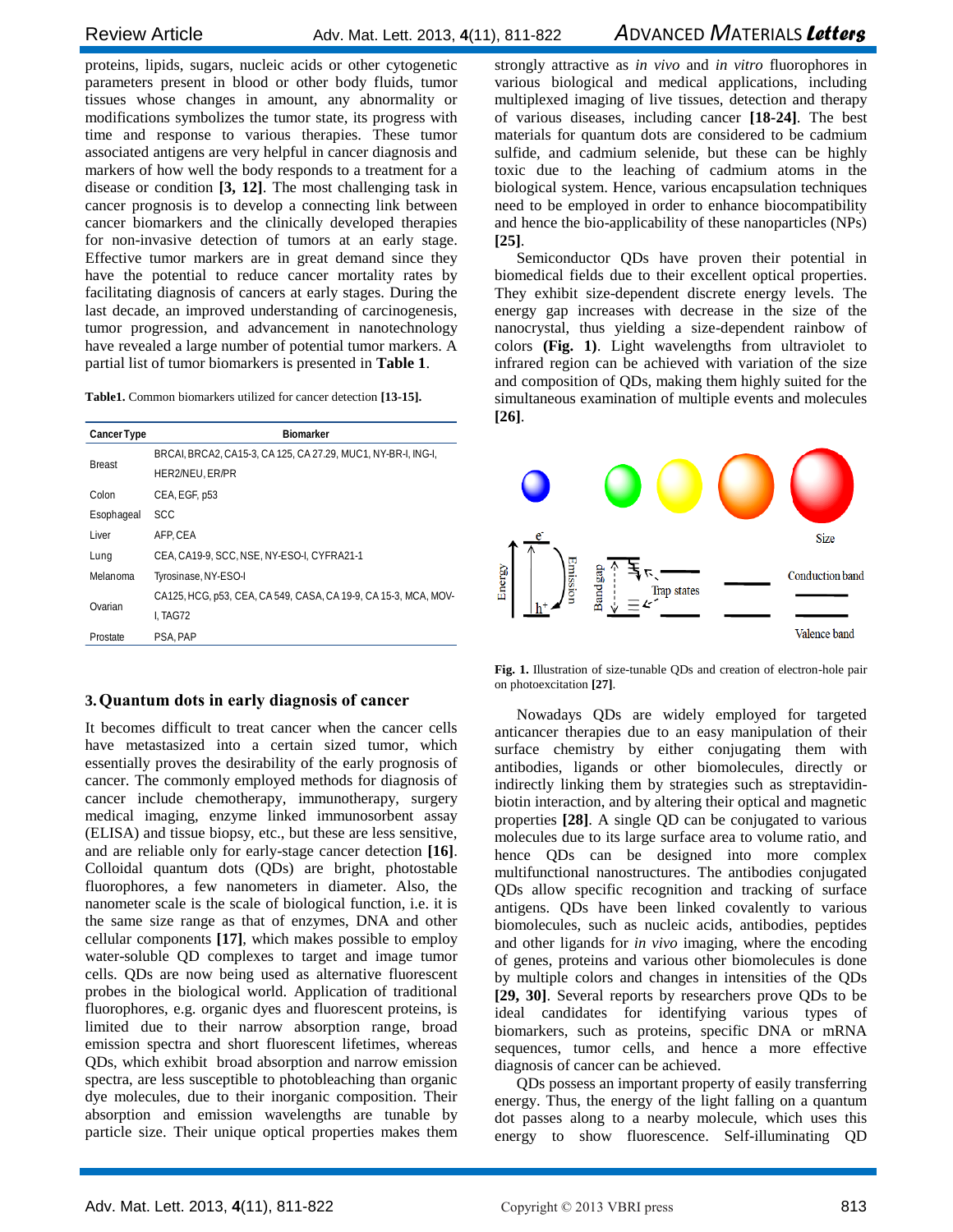conjugates luminesce by bioluminescence resonance energy transfer (BRET) in the absence of external excitation. In this process, the energy from a light-emitting donor molecule is transferred to a nearby acceptor fluorescent molecule nonradiatively, leading to an enhanced sensitivity in bioimaging. As discussed above, one of the greatest advantage of QDs which makes them ideal for *in vivo*  imaging is that their emission wavelengths can be tuned throughout the near-infrared (NIR) spectrum with the manipulation in their size, resulting in photostable fluorophores which are highly stable at biological pH values. A deep tissue optical imaging is best in the nearinfrared spectrum. Also, hemoglobin and water have local minima in absorption in this spectrum **[31, 32]**.

The applicability of potential QDs to identify live breast cancer cells by employing QDs linked to immunoglobulin G (IgG) and streptavidin to label the HER-2 cancer marker present on the surface of live breast cancer cells was proved **[33]**. Simultaneous labeling of HER-2 on the cell surface as well as in the nucleus was achieved. Two cellular targets were simultaneously detected with a single excitation wavelength, which proves that different sized and, hence differently colored, QDs could be used together to distinguish different parts of a single cell, leading to multiplex target detection **[33]**. Antibody-conjugated QDs have made possible the real-time imaging and tracking of single receptor molecules on the surface of living cells with improved sensitivity and resolution **[34]**.

Therefore, compared to other assays, which are time consuming, expensive, labor intensive and have no multiplexing capability, QDs based technology is rapid, easy and economical, and allows quick detection of cancer markers. However, the clinical outcome of any assay developed for cancer strongly depends on the stage at which the malignancy is detected, especially for breast cancer in women and prostate cancer in men **[35]**. This makes early screening and prognosis of cancer highly important.

#### **4. Surface-modification of quantum dots**

Quantum dots are used as bare core only or as core/shell structures. In core/shell structures, the core of a semiconductor is surrounded by a shell (generally a wider bandgap semiconductor material), which allows better passivation of surface defects and enhances the photostability and improves its optical properties. For example, in the absence of a protective shell, CdSe exhibits low quantum yield, but when it is passivated with a higher band gap semiconductor material, ZnS, the CdSe QD's luminescence is improved. Therefore, core/shell structures are better for biological applications than the core-only structures. Alloyed quantum dots, which offer continuous tuning of quantum confinement by variation in the size of the quantum dots or modulation of their chemical composition, have also been synthesized. QDs (whether single or core/shell structures) do not exhibit aqueous solubility as they are generally synthesized in organic solution and are surface-stabilized with hydrophobic organic ligands. Thus, they are necessarily made water soluble by surface modifying them with various bifunctional surface ligands or caps to promote aqueous solubility and enhancing bio-compatibility **[36-41]**.

Quantum dots interact with biomolecules through different types of interactions mechanisms; importantly, peptide linkages or S-S disulfide bonds, electrostatic interactions, hydrophobic and van der Waals interactions. There are various methods for surface modifications of QDs such as (i) silanization, which is done by introducing silica shell covering onto the QDs, (ii) by exchanging the hydrophobic surfactant molecules with bifunctional molecules, i.e. molecules having a hydrophilic end on one side and a hydrophobic end on the other, the most commonly used bifunctional molecules being cysteine, mercaptosuccinic acid, glutathione and mercaptoacetic acid, or (iii) by coating the hydrophobic surface of the QD with a crosslinked amphiphilic polymer, the hydrophilic component of which provides water solubility and the hydrophobic part interacts with the hydrophobic surface of the QD **[40]**. Other coating techniques include electrostatic interaction, micelle encapsulation, and hydroxylation, as shown in **Fig. 2**.



**Fig. 2. S**urface coatings that permit QDs to interface with biological systems and biorecognition molecules **[42]**.

# **5. Techniques employed for cancer detection**

Various techniques are employed in the biomedical field for the detection of various cancers, out of which the two most widely employed are sentinel lymph node biopsy and photodynamic therapy. These techniques initially used to employ fluorescent dyes, but due to certain advantages of QDs over conventional dyes, QDs have replaced conventional dyes in these techniques. Here, we are giving a brief description of these two techniques.

# *5.1. Sentinel lymph node biopsy (SLNB)*

A sentinel lymph node is the first lymph node to which cancer cells are most prone to metastasize from a primary tumor, and sentinel lymph node biopsy is a surgery that takes out the lymph node tissue to look for cancer in order to determine if a known cancer has spread from the original cancer site. This technique is a means of ultra-staging cancer metastasis and is now the standard in breast cancer surgery **(Fig. 3)**.

It is based on targeting the first draining lymph node at the cancer site to determine the extent of disease spread. A negative SLNB result suggests that cancer has not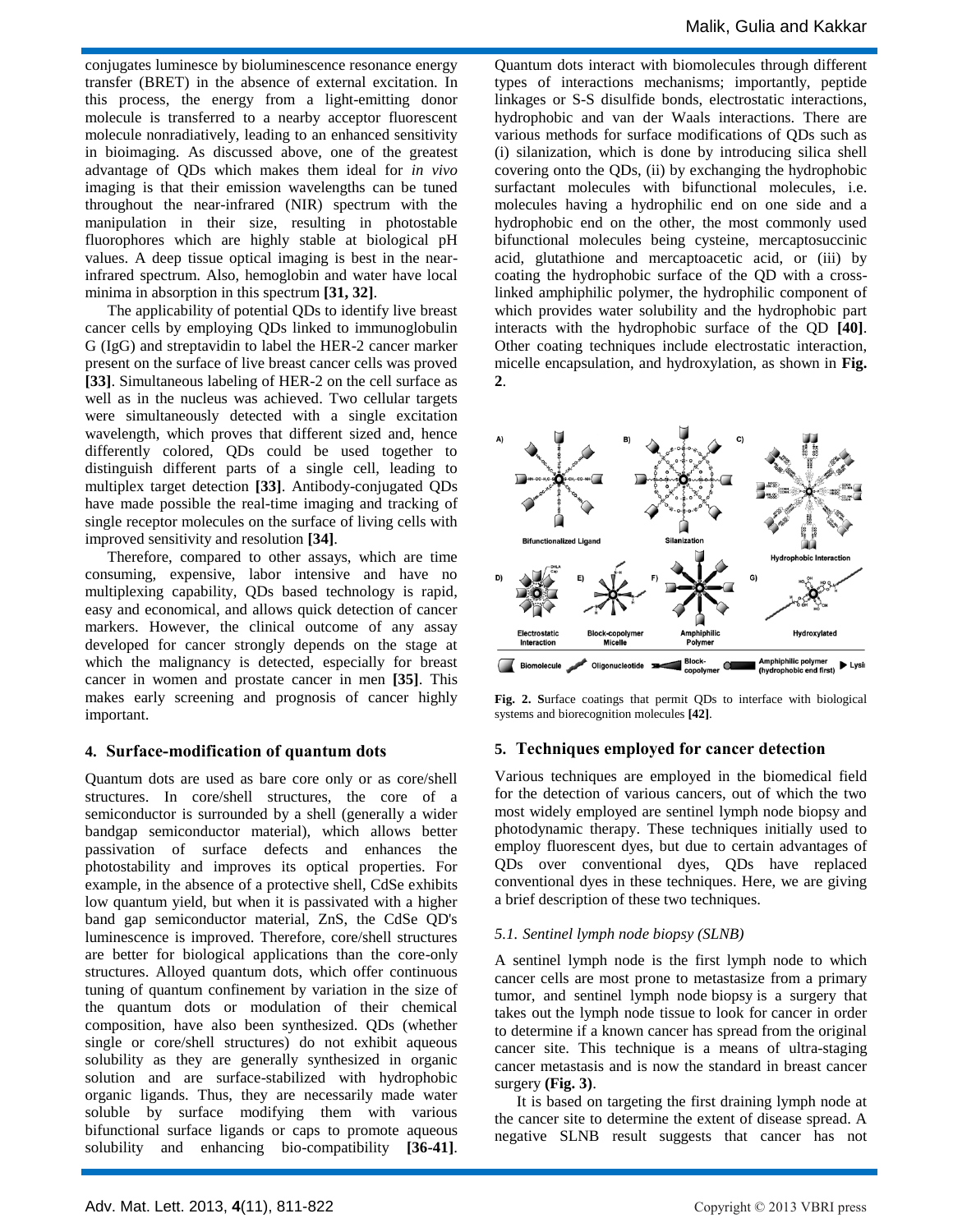developed the ability to spread to nearby lymph nodes or any other organ, and a positive SLNB is an indication of the presence of cancer in other nearby lymph nodes and possibly to other organs as well. Current tracers for SLNB are blue dye and radioisotopes, but they have certain limitations, which can be overcome by the use of QDs that emit in the NIR range (700 nm - 900 nm), as light within this range has maximum depth of tissue penetration and least tissue autofluorescence interference (emission between 400 nm and 600 nm). Thus, the use of QDs overcomes the problem of background tissue autofluorescence, the main problem associated with live animal imaging **[43]**.



**Fig. 3.** Near infrared imaging system for SLNB in breast cancer surgery **[44]**.



**Fig. 4.** Mechanism of PDT using quantum dots. Activation of a QD-PS FRET pair by light of a particular wavelength and generation of singlet oxygen which is toxic to cancerous cells and destroys tumor mass **[44]**.

#### *5.2. Photodynamic therapy (PDT)*

PDT is considered to be one of the major advances in least invasive therapies for cancer treatment and is now being widely employed instead of surgery in treating various superficial malignancies, including basal cell skin carcinoma, oral, esophageal and lung cancers **[44, 45]**. This is based on the destruction of diseased tissues via oxidation and degradation of cellular components using the cytotoxic singlet oxygen  $(^{1}O_{2})$  generated from a non-toxic photosensitiser (PS) activated by light of a specific wavelength in the presence of molecular oxygen  $(^{3}O_{2})$ . Singlet oxygen leads to cellular necrosis and apoptosis of target cells **(Fig. 4)**.

Higher quantum efficiency, greater photostability, high molar extinction coefficients and tunable emission spectra in the near infra red region make QDs ideal donors for the fluorescence resonance energy transfer (FRET) process in order to know the exact cancer site for specific targeted action **[46]**.

# **6. Cancer detection using quantum dots**

Earlier studies open new avenues for application of QDs as bioimaging tools and their applicability in multiplexed imaging by various researchers. Their photostability makes them ideal candidates for multicolor imaging and for studying various events in living cells. **Fig. 5** shows the biological applications of quantum dots in imaging and in cellular tracking.



**Fig. 5.** Biomedical applications of quantum dots **[47]**.

For the early and accurate cancer cells detection, use was made of dendrimer/QD nanocrystals (NCs) as an ECL signal probe for cancer cells **[48]**. This study is advantageous, since large numbers of CdSe/ZnS QDs were assembled onto the dendrimer NCs due to the many functional amine groups of NCs, which greatly amplifies QDs ECL signals. Targeting of blood vessels and cancer cells was done using QDs, wherein the surfaces were conjugated with specific peptides **[49]**. Earlier in 2004, QDs encapsulated with an ABC triblock copolymer proved the multiplexed fluorescence imaging of human prostate cancer biomarkers developing in mice due to the successful binding of the QD-antibody to tumor specific antigens **[50]**. QDs spontaneously endocytosed by HeLa cancer cells retained their bright fluorescence when mercaptoacetic acid-coated CdSe/ZnS QDs were covalently conjugated to the transferrin protein, indicating that QDs could be used as intracellular labels **[51]**.

Folic acid (FA), an oxidized form of folate, shows a high binding affinity for folate receptors  $(K_d \sim 10^{-10} M)$  [52]. An over-expression of the membrane associated folic acid receptor (FR) makes FA as a potential marker for a variety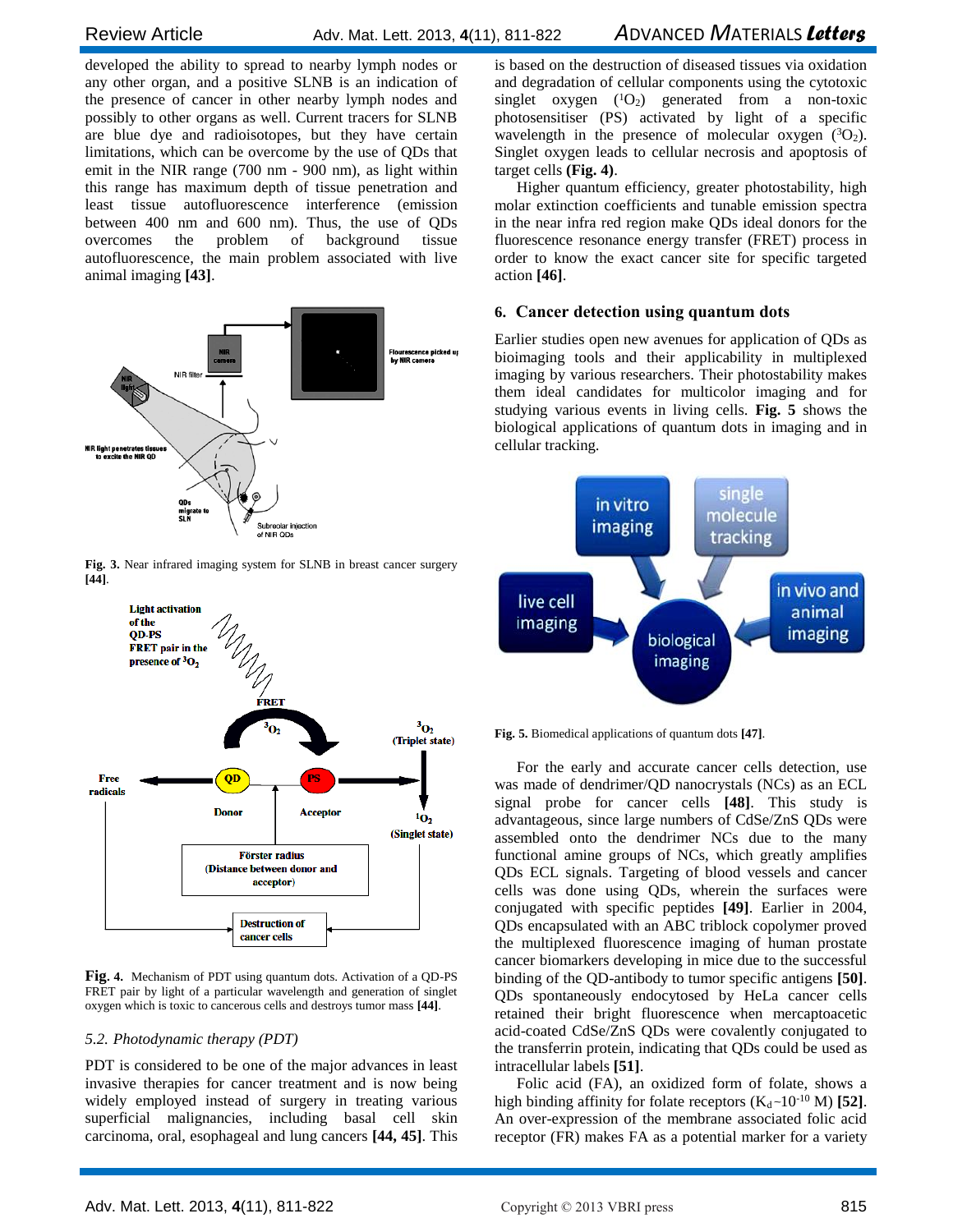of tumors, such as ovarian, prostate and breast cancers, since FR generally does not expressed in normal tissues but is over-expressed in these tumor cells **[53]**. The diagnosis of cancers in which FR is over-expressed was carried out **[54]** and the role of bovine serum albumin (BSA) as a bridge molecule to form FA-BSA-CdTe/ZnS QD conjugates for cancer diagnosis was elucidated. The greater selectivity of FA-BSA-QDs compared to only BSA coated QDs was concluded from this study.

Mucin 1 (MUC1), a glycoprotein, expressed on most epithelial cell surfaces, is considered to be a useful biomarker for the diagnosis of early cancers. Cheng *et al* designed A three-component DNA system (quencher, QDlabeled reporter and the MUC1 aptamer stem) was designed **[55]**, where the role of the fluorescent QDs is to selectively detect the MUC1 peptide. A strong fluorescence was observed in the absence of the MUC1 peptide, but the fluorescence intensity decreased in its presence. This allowed the detection of MUC1 in the nanomolar range. Burkitt's lymphoma, an acute blood cell cancer, is the most common cancer in children in equatorial Africa **[56]**, and the Ramos cell is a human Burkitt's lymphoma cell. An assay utilizing CdTe QDs for the sensitive qualitative and quantitative analysis of Ramos cells out of a mixture of various cancerous cells has been developed **[57]**. High fluorescence intensity was observed due to loading of large numbers of CdTe QDs tags on the surface of the Ramos cells and the formation of a DNA-CdTe QDs sheath.

#### *6.1. Detection of lung cancer*

Lung cancer has been ranked the No. 1 killer of all cancers. Only 15% of lung cancers are detected when they are localized, and the majority is diagnosed in the advanced stages of the disease, since there are few or no symptoms in the early stages of the disease. Hence, the early detection of lung cancer is highly desirable for improving survival from this disease. A new concept of detecting multiple cancer markers in a single sample was proposed by combining QD labels with enzyme labels for the simultaneous detection of three cancer markers in human serum with equal detection limits up to ng  $mL^{-1}$  level for the three markers. A multiplexed detection of the three lung cancer markers neuron-specific enolase (NSE), carcinoembryonic antigen (CEA) and cytokeratin fragment (Cyfra21-1) was achieved by coupling one QD label with two enzyme labels. This is considered to be a sensitive and selective method of detection of multiple targets, since no cross-reaction between the three cancer markers occurs when they are simultaneously detected **[58]**.

A comparative study of the ability of quantum dots immunofluorescence histochemistry (QDs-IHC) and conventional immunohistochemistry (IHC) for the detection of caveolin-1 and PCNA in the lung cancer tissue microarray **[59]** concluded that both methods could precisely detect the expression of caveolin-1 and PCNA markers, but a higher sensitivity is obtained with QDs-IHC than with conventional IHC. In another work **[60]**, the simultaneous detection of two lung cancer biomarkers (CEA and NSE) based on the use of dual-color QDs was carried out by employing two antibodies, two antigens and two detection antibodies, which on mixing formed sandwiched complexes in homogeneous solution. This was

followed by the addition of streptavidin coated polystyrene beads into the resultant system. Dual-color QDs with emission maxima at 525 and 655 nm were added which reacted with the detection antibodies. The results showed that CEA and NSE could be sensitively determined with equal detection limits upto the  $1.0 \text{ ng } mL^{-1}$  level. This method is advantageous, as the multiplex fluorescence could be achieved simultaneously for CEA and NSE, and the homogeneous antibody-antigen reaction made the whole detection simpler and efficient. Also, no cross-reaction is observed during the simultaneous detection using the above-mentioned QDs **[60]**.

International standards divide lung cancer into two types: small cell lung cancer and non-small cell lung cancer (NSCLC). NSCLC accounts for approximately 85% of all cases of lung cancer and is a type of epithelial cancer **[61]**. Cytokeratins are intermediate filaments of the cytoskeleton that are specifically expressed in epithelial cells, considered to be protein markers for the detection of epithelial tumor cells **[62]**. Human lung-specific gene Lunx and surfactant protein-A (SP-A) have been employed as diagnostic markers for the detection of micrometastases in NSCLC patients **[63,64]**. A method for detecting lung cancer micrometastases in peripheral blood has been proposed **[61]** by synthesizing magnetic NPs over-coated with pancytokeratin (pan-ck) antibody and QDs over-coated with Lunx and SP-A antibodies. These doubly-labeled QDs were then utilized for the detection of lung cancer micrometastases in NSCLC patients.

#### *6.2. Detection of breast cancer*

Breast cancer (BC) is the second most common type of cancer and the fifth most common cause of cancer deaths in the US and the world. About 20%-30% breast cancer patients show over-expression of HER-2 (human epidermal growth factor receptor 2) in tumor cells **[65,66].** Hereditary breast cancer is commonly due to an inherited mutation in the BRCA1 and BRCA2 genes. In normal cells, these genes help preventing cancer by making proteins that keep the cells away from growing abnormally. An inherited mutated copy of either gene from a parent raises the risk of developing breast cancer during the lifetime of a child. Hence, development of therapeutic techniques for breast cancer biomarkers is highly important for the treatment of breast cancer. Since anti-HER-2 antibodies inhibit the growth of HER-2-overexpressing breast cancer cells, it is considered to be the most effective therapy in HER-2 positive breast cancer patients, and nowadays it is being widely employed by generating various recombinant monoclonal antibodies like trastuzumab **[10,67-69]**. Immunohistochemistry (IHC) and fluorescence *in situ*  hybridization (FISH) used to be considered the most widely employed techniques for detecting HER-2 in breast cancer patients **[70]**, but, due to certain limitations of these two techniques, HER-2 detection using QDs based fluorescent probes has attracted much attention **[71-81]** in recent times. The applicability of QDs for detecting breast cancer biomarker HER-2 on the surface of breast cancer SK-BR-3 cells utilizing QD-535 and QD-630 has been proved **[71]**. The clinical application of QD-based technology for the quantitative determination of HER-2 expression in breast cancer tissues has been subsequently developed **[82]**. Later,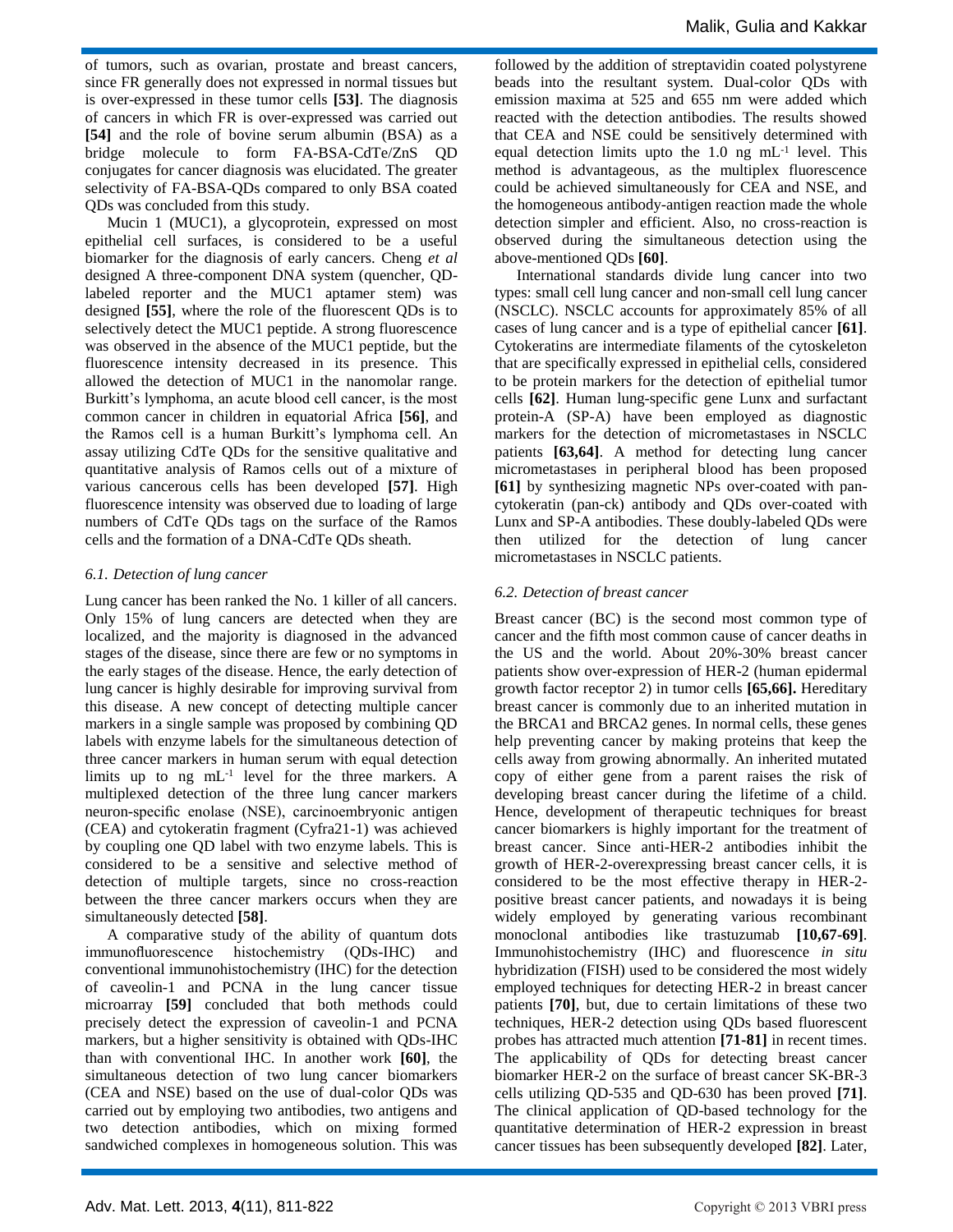various research groups have worked upon and are still working on staining HER-2 overexpressing breast cancer cells using anti-HER-2 antibody conjugated QDs. A method for the early stage cancer diagnosis and imaging based on folate-decorated NPs of biodegradable polymers for QDs modification has been developed **[52]**. The *in vitro* cellular uptakes of these surface-modified QDs, as investigated by confocal laser scanning microscopy, proved that MCF-7 breast cancer cells are due to overexpression of folate receptors than to the cellular uptake by NIH 3T3 fibroblast cells which are of low expression of folate receptors **[52]**. Another QDs based breast cancer sensing **[83]** involved three kinds of antibodies: the first one, the capture antibody anti-Her2/neu, was used to capture the SK-BR3 breast cancer cells; the second antibody, the labeling antibody, anti-EpCAM, was used for labeling the captured SK-BR3 cells; and the third antibody, against anti-EpCAM, which was conjugated to QDs, was used for imaging the captured cells. These antibodies conjugated QDs proved to be promising candidates for the sensitive and specific imaging of cancer cells. The potentiality of QD-based immunofluorescent nanotechnology for the simultaneous imaging of HER-2 and estrogen receptor (ER) was explored by making use of CdSe/ZnS QDs conjugated with streptavidin (QD-SA) probes with an emission wavelength of 605 nm (605-QD-SA) and 545 nm (545-QD-SA), hence providing new insights into BC heterogeneity **[84]**. It was found that QD-IHC displays BC heterogeneity more sensitively than conventional IHC.

Virus-based NPs are also becoming popular nowadays in diagnostic techniques for the detection of tumors in the early stage. Work in this direction was initiated **[85]** by attaching QDs to HER-2 specific M13 bacteriophage antibodies for the detection of cancer lesions and cellular imaging, and by conjugating these HER-2 specific antibodies with end coat proteins of the phage to create HER-2 specific monoclonal antibodies. CdTe QDs attached to the phage displayed specific HER-2 antibodies to form a stable complex QD-Ab. The studies illustrated the value of HER-2 phage-QD complex as a useful cancer detection tool. An algorithm to assess the HER-2 status using QDsbased nanotechnology and spectral analysis by introducing a new parameter "total HER-2 load" **[86]** could be helpful in formulating a better targeted therapy for BC therapy.

#### *6.3. Detection of prostate cancer*

The most commonly diagnosed cancer and the second leading cause of cancer related deaths in American men is prostate cancer **[87],** which is now becoming an increasingly common cancer in some Asian and Eastern European countries as well, because of the adoption of the western lifestyle. In India, the prevalence is relatively low, but is increasing by 1% every year. The goal of early screening of prostate cancer is the hope that it can be treated more effectively.

Prostate stem cell antigen (PSCA), a cell surface antigen, predominantly expresses prostate specificity. Prostate-specific antigen (PSA) is made by both normal and cancerous cells in the prostate gland. It is mostly found in semen, but a small amount is also found in blood. The chances of developing prostate cancer increases as the PSA level raises. An extensive research has been carried out and

still continues in order to develop therapies for curing prostate cancer. Use of cys-diabodies, which are small, bivalent tumor targeting antibody fragments, has made possible the simultaneous detection of two tumor antigens on LNCaP/PSCA prostate cancer cells (which express PSCA and HER2) in culture using two immunoQdots (iQdots), anti-HER2 iQdot 655 and anti-PSCA iQdot 800, and by conjugating cys-diabodies specific for HER-2 as well as prostate stem cell antigen with amino polyethylene glycol (PEG) Qdot 800 **[88]**. Correlation and comparison of the results for the detection of PSCA obtained via QDs based immunolabeling and those obtained via conventional IHC concluded that QDs exhibit superior sensitivity for higher PSCA expression in prostate tissue than conventional IHC, along with greater long-term photostability, proving QDs to be better candidates for *invivo* imaging **[89]**. However, in an earlier study **[90],** the results of QD based immunolabeling were compared with those from the conventional immunohistochemical staining for detecting PSCA in bladder tumor tissues, and it was concluded that both methods show similar sensitivity in the PSCA expression correlated with tumor stage **[90]**. Biosensing technology called surface plasmon-coupled emission (SPCE) is based on surface plasmon resonance (an optical detection process based on the absorption of light by a thin metal film when a polarized light hits a prism covered by the thin metal layer). The ZnS-capped CdSe QDs enhanced SPCE technique was used for the detection of prostate specific antigen (PSA) by conjugating QDs with PSA antibodies and by using a 405 nm wavelength laser in order to excite emission of QDs-labeled PSA antibodies. The limit of detection of PSA achieved by this technique was reported as 10 fg mL-1 **[91]**.

E-cadherin, considered to be a principal mediator of cell-cell adhesion in epithelial tissues, has been extensively studied to determine its role in cancer metastasis. The loss of E-cadherin expression or function is linked to increased invasive potential **[92],** metastatic potential **[93]** and poorer disease diagnosis **[94, 95]**. A comparative study of the adhesion mechanisms in both healthy and cancerous epithelial cells was carried out **[96]** by utilizing the scanning near-field optical microscopy technique in conjunction with quantum dot labeling and the differences were studied both morphologically and phenotypically in healthy and cancerous cells. It was found that E-cadherin is predominantly located around the cell periphery and within filopodial extensions in healthy prostate epithelial cells (PNT2), whereas no E-cadherin labeling was found around the periphery of the cells in metastatic prostate adenocarcinoma cells (PC-3).

#### *6.4. Detection of colorectal cancer*

Colorectal cancer (CRC) is a term used to represent cancer that develops in the colon or the rectum, but, depending on where it starts, it is referred to separately as colon cancer or rectal cancer. CRC is the second most common cause of cancer related deaths worldwide **[97]** and the metastases derived from CRC are responsible for such cancer-related deaths **[98]**. In order to detect circulating colorectal cancer cells, an immunoassay developed **[99]** by making use of magnetic beads coupled with epithelial cell adhesion molecule (EpCAM) antibody and monoclonal cytokeratin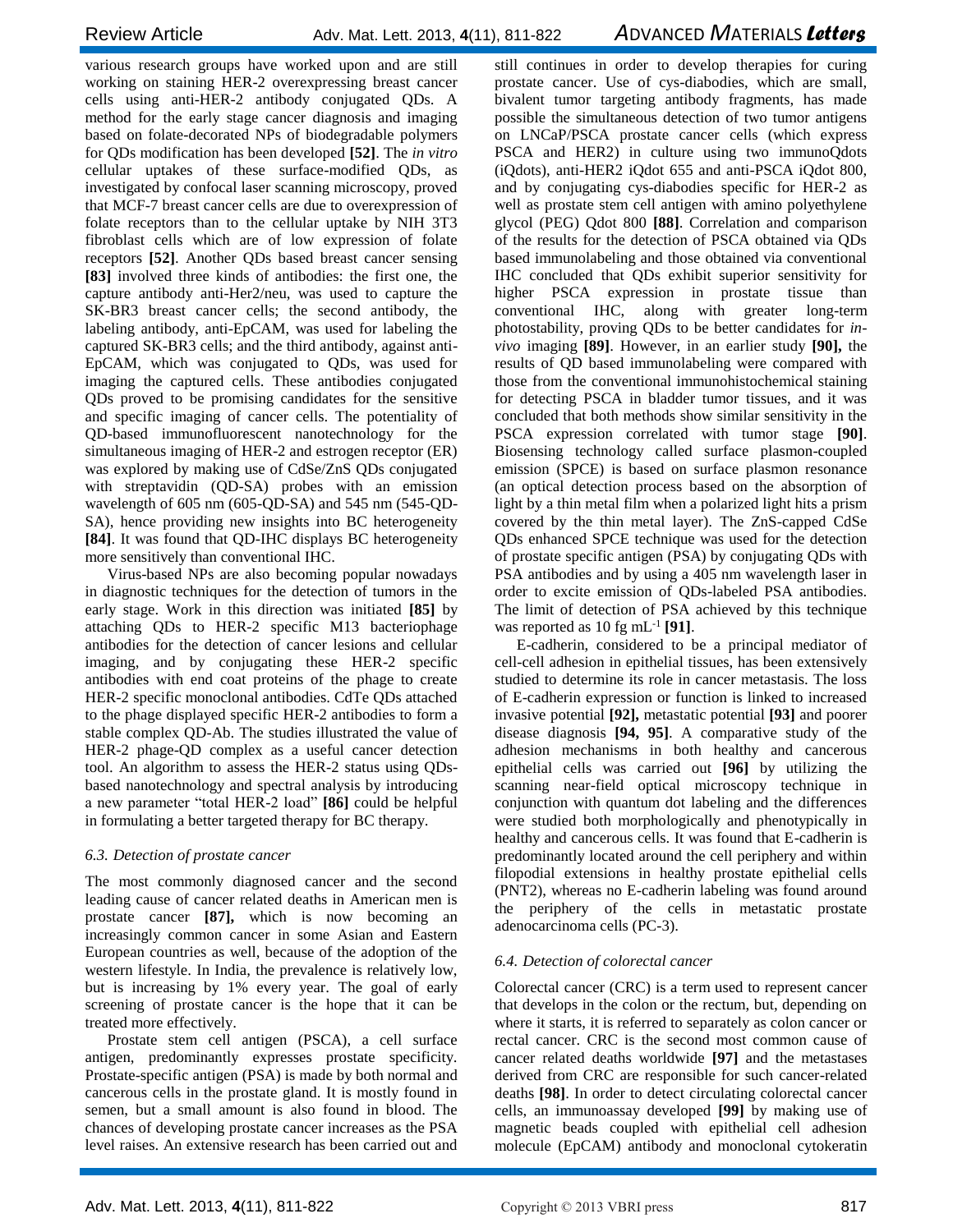19 (CK19) antibody could separate the circulating tumor cells from body fluids. The formed complexes were then tagged with streptavidin-conjugated QDs and the fluorescent signal of QDs confirmed the detection of circulating tumor cells surface antigens.

#### *6.5. Targeting and imaging melanoma*

Melanoma, a type of skin cancer is the third and most deadly skin cancer which begins in melanocytes, but can also begin in other pigmented tissues like in the eye or in the intestines **[100]** and accounts for about 75% of skin cancer deaths worldwide **[101, 102]**. Although, compared to other skin cancers, melanoma is less common; it is much more dangerous and causes the majority of deaths related to skin cancer. Therefore, a method of melanoma targeting and imaging is very important for its early prognosis and effective therapy. Melanoma can often be detected early when it is most likely to be cured. In the direction of early detection of melanoma, extensive research has been done on the applicability of QDs, and this has been worked upon **[103]** with the utilization of dendrimers functionalized nonmaterial. Dendrimers are repetitively branched polymers and highly ordered structures which, when coated over the NP surfaces, result in an alteration in the charge, functionality, stability and reactivity of NPs. Biocompatibility and cellular uptake of NPs are exclusively enhanced when modified with dendrimers **[104-106]**. CdSe QDs surface modified with polyamidoamine dendrimers **[107]** were conjugated with arginine-glycine-aspartic acid peptides. These modified QDs were water-soluble with high quantum yield and good biocompatibility specifically used to target human umbilical vein endothelial cells (HUVEC) and A375 melanoma cells and exhibited great potential in tumor prognosis and therapy. Human melanoma cell adhesion molecule CD146 is overexpressed on the surface of melanoma cells. Highly fluorescent PEGcapped CdSe/ZnS QDs **[108]** were synthesized, and melanoma detection was demonstrated by conjugating these QDs with streptavidin (QD-SA) and linking QD-SA with biotinylated goat anti-mouse IgG and mouse anti-human CD146 to label CD146 overexpressed on live and fixed cells. Labeled cells were highly bright and with high photostability, which made possible their easy detection. In order to mimic the *in vivo* tumor environment for evaluating the target specificity of polymer coated QDs, a coculture system consisting of cancer cells mixed with normal cells was developed **[109]**, and the specificity of melanoma antibody-conjugated QDs for melanoma cells rather than melanocytes in the coculture model was proved. A surface antigen ganglioside (GLS) is known in melanoma cells **[110]** which is not expressed in normal cells but can be expressed in melanoma cells and the extent of GLS expression in melanoma cells depends on the extent of metastasis **[111]**. Thus, in order to develop an early diagnostic probe of melanoma, the human malignant melanoma ganglioside single-chain antibody (ScFv) was chosen and an anti-human melanoma ganglioside single chain antibody-CdTe QD nanoprobe was developed **[112]**, and the specificity of the nanoprobe for only the melanoma cells was proved by comparing its affinity for human stomach cancer cells and melanoma cells.

Cancer stem cells (CSCs) possess a high potential of differentiation and are more resistant to chemotherapy than non-stem cells. The effect of QDs on the expression of two plasma membrane associated glycoproteins CD44 and CD133, which are considered to be common markers of CSCs **[113]** in the expression of four different cancerous cells glioblastoma, melanoma, pancreatic and prostate adenocarcinoma, were studied **[114]** and a positive response for both the markers was found in case of melanoma cells only, while all others were positive only for CD44.

#### *6.6. Imaging pancreatic cancer*

The fourth leading cause of cancer related deaths in the United States is considered to be pancreatic cancer with the mean survival rate estimated to be 6 months and less than 5% of all patients diagnosed with pancreatic cancer survive beyond five years **[115, 116]**, mainly due to lack of specific symptoms, as a result of which the disease is diagnosed after reaching an advanced stage **[117]**. Thus, the only way to increase the survival rate of this disease is by developing novel bioimaging probes which would specifically diagnose pancreatic cancer *in vivo* at the earliest stage without producing any systemic toxicity. For expressing pancreatic cancer cells such as Mia-PaCa, cadmium free InP QDs which possess greater optical stability and no leakage of the toxic ions in biological systems were chosen **[118]** and mercaptosuccinic-coated InP/ZnS QDs conjugated with antibodies such as anticlaudin 4 and anti-PSCA whose corresponding antigen receptors are known to be overexpressed in both primary and metastatic pancreatic cancer **[119-121]** were constructed. A method of synthesizing lysine-coated Mn doped CdTeSe/CdS QDs conjugated with monoclonal and polyclonal antibodies with excellent quantum yield has been reported **[122]**. The Mn species induces magnetism in these QDs. hown The successful labeling of QD bioconjugates in pancreatic cancer cells such as Panc-1 and MiaPaCa has been shown, which is further helpful in the development of nanoprobes for *in vivo* imaging and therapeutic applications **[122]**.

The applicability of tetraiodothyroacetic acid (tetrac), a thyroid hormone antagonist and anti-proliferative agent, in the treatment of human pancreatic cancer by conjugating PEG-QDs to tetrac has been discussed **[123]**. A higher level of cellular entry of PEG-QDs (tetrac-PEG-QDs) into pancreatic cancer (PANC-1) cells than the unconjugated PEG-QDs was found.

#### *6.7. Detection of cancer marker type IV collagenase*

Type IV collagenase, an extracellular neutral metalloprotease, is involved in tumor invasion and metastasis **[124-126]**. Alongwith the degradation of type IV collagen (major component of cell membranes), it can degrade type 3, 5 collagen and gelatin. This compelled researchers to develop a rapid, selective and sensitive method for the determination of type IV collagenase for early diagnosis of type IV collagenase-relevant diseases. Conventionally applied methods like gelatin zymography and enzyme linked immunosorbent assay (ELISA) are not often employed for monitoring the activity of type IV collagenase due to their limitations as a multiplexed and a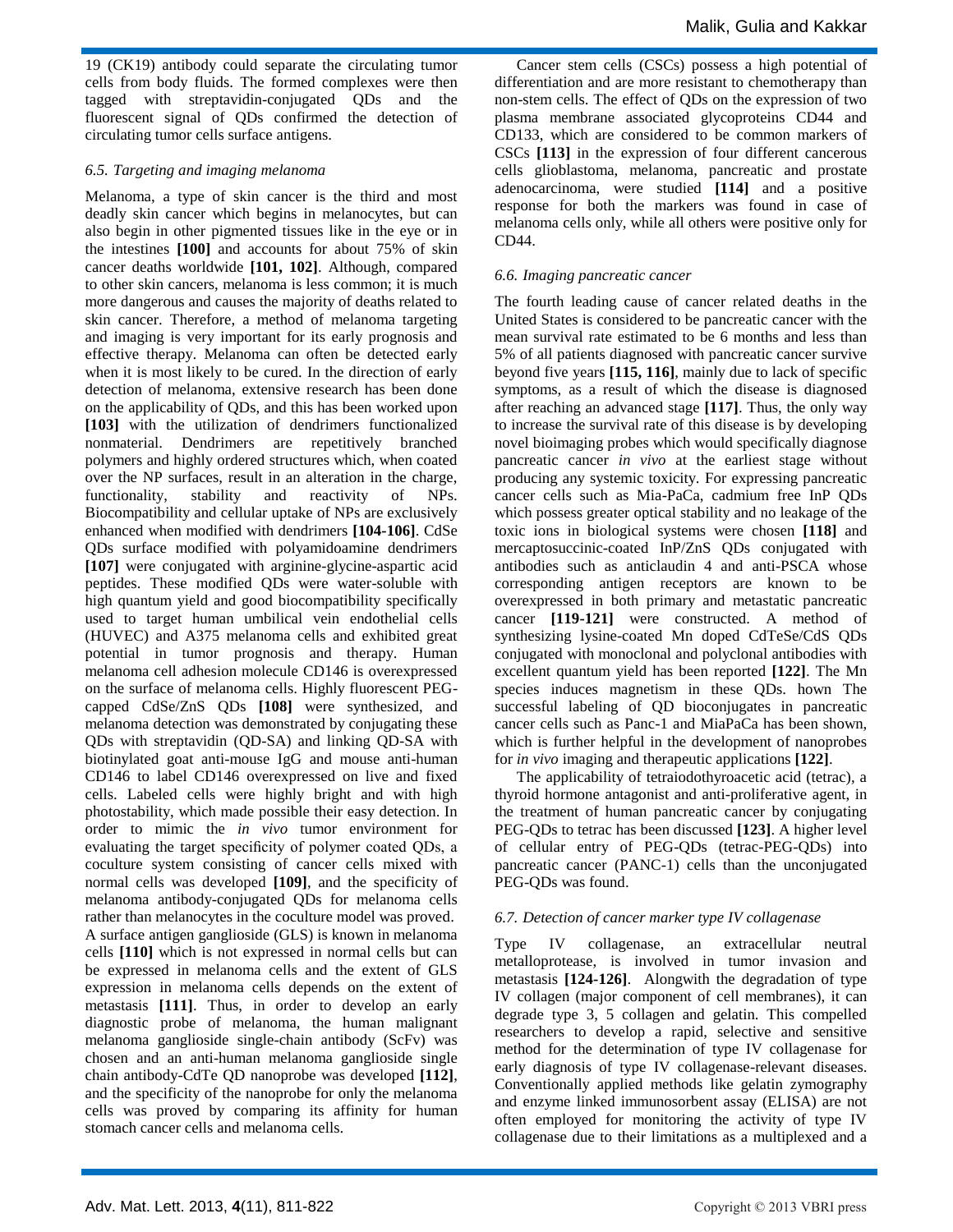high-throughput process **[127]**. A QDs-based FRET biosensor was successfully applied for the detection of the cancer marker type IV collagenase **[128]** in order to resolve the abovesaid limitations, and it was found to be a much more sensitive and selective method too. This was done by linking peptide between the donors luminescent QDs and small sized acceptor-gold nanoparticles (SAuNPs). After the addition of type IV collagenase to the system, the SAuNPs could detach from QDs because the enzyme cleaves the peptide leading to the disappearance of FRET which allowed the fluorescence of the QDs to return. The enzymatic activity of type IV collagenase was related to the PL change of QDs-based FRET probes and the concentration of type IV collagenase was determined with a detection limit of 18 ng mL-1 **[128]**.

# *6.8. Detection of thyroid carcinoma antigen*

The specificity of the JT-95 antibody, which belongs to the class of immunoglobulin M (IgM) group, for detecting thyroid carcinomas antigen has been reported **[129,130]**, and a new detection system has been built by the combination QDs and JT-95 antibody in microscopic analysis, western blotting analysis and ELISA-like system. The possibility of even IgM antibodies to be applicable to the detection system with QDs, which are usually neglected as detection tools due to their lower affinity (dissociation constant *>* 10*<sup>−</sup>*<sup>5</sup> M), has also been proved. An effective application of luminescent surface modified CdSe QDs conjugated with the IgM antibody to recognize the associated thyroid carcinoma antigen has been reported **[131]**, and it was possible to quantify the antigen in the range of  $1.56$ -100 µg mL<sup>-1</sup>. Thus, the feasibility of labeling of JT95 and other IgM class antibodies with QDs further proves the applicability of IgM antibodies in the diagnosis of cancers **[131]**.

# **7. Conclusion**

Various researches carried out using quantum dots prove the applicability of QDs as promising diagnostic tools for the early and accurate detection of tumor cells, multiplexed tissue, intracellular imaging, and immunohistochemistry. Due to their advantages, such as single source excitation, narrow emission, high quantum yield, long fluorescence time and high photostability, bioconjugated-QDs have now replaced the conventionally used organic fluorescent dyes in various tumor targeting and imaging applications. The major problem associated with QDs is their toxicity and hydrophobicity, which hinders their applicability in biological systems and the biomedical field. These problems are overcome by using non-cadmium based QDs such as InP QDs and carrying out surface passivation. Recent developments in the field of QDs therefore generate a hope for the early detection of cancer cells. This is due to their encapsulation using polymers, conjugation with various biomolecules and antibodies, thereby making them suitable for targeting specific cancerous cells. Therefore, the high fluorescence of QDs in comparison to other detection methods and their unique size-dependent optical properties can be explored in the design and development of highly sensitive molecular imaging tools for *in vivo* imaging and therapeutic applications.

# **8. Future perspectives**

Our ultimate goal is to convert QD technology back into clinical diagnostic purposes. QDs have proved to be excellent fluorescent bio-probes in biological and biomedical research. Their properties render them to be used for *in vivo* and *in vitro* molecular and cellular imaging and lead to major advances in cancer detection and diagnosis, and image-guided drug delivery of chemotherapeutic agents. QDs have replaced the current tracers in SLNB, and are employed as photosensitizes in PDT. Although QD technology is still not in much use due to their hydrophobicity, toxicity and many issues need to be solved in order to apply them safely in clinical medicine and assays for targeting, imaging and drug delivery. However, there is still a hope for further improvements in enabling their applications as more sensitive, qualitative and quantitative tools for measurements of population of cancerous cells, in targeting and localizing metastasis, improving signal intensity, and tracking drug delivery in live tissues. QD technology can prove to be a simple, rapid and successful platform for the early and sensitive prognosis of cancer biomarkers with great precision and accuracy, and hence anti-cancer therapies in future in order to completely eradicate cancer.

#### **Abbreviations**

**BC** Breast cancer, **BRET** Bioluminescence resonance energy transfer, **BSA** Bovine serum albumin, **CRC** Colorectal cancer, **CSCs** Cancer stem cells, **ELISA** Enzyme linked immunosorbent assay, **ER** Estrogen receptor, **FA** Folic acid, **FISH** Fluorescence *in situ* hybridization, **FR** Folic acid receptor, **FRET** Fluorescence resonance energy transfer, **GLS** Ganglioside, **IgG** Immunoglobulin G, **IgM** Immunoglobulin M, **IHC** Immunohistochemistry, **iQdots** ImmunoQdots, **MUC1** Mucin 1, **NPs**  Nanoparticles, **NSCLC** Non-small cell lung cancer, **PDT** Photodynamic therapy, **PEG** Polyethylene glycol, **PS** Photosensitiser, **QDs** Quantum dots, **QDs-IHC** Quantum dots Immunofluorescence histochemistry, **SLNB** Sentinel lymph node biopsy, **SPCE** Surface plasmon-coupled emission, **SAuNPs** Small sized acceptor-gold nanoparticles, **TSGs** Tumor suppressor genes.

#### **Acknowledgements**

PM thanks the Council for Scientific and Industrial Research (CSIR), New Delhi, for a Senior Research Fellowship (Grant No. 09/045(0873)/2009 EMR-I). SG thanks the University Grants Commission (UGC), New Delhi, for a Junior Research Fellowship (Grant No. 20-06/2010(i)EU-IV).

#### **Reference**

- 1. Bohunicky, B.; Mousa, S. A.; *Nanotechnol. Sci. Appl.* **2011**, *4*, 1. **DOI:** 10.2147/NSA.S13465
- 2. Sieger, R.; Naishadham, D.; Jemal, A.; *CA: Cancer. J. Clin.* **2012**, *62*, 10.
	- **DOI:** 10.3322/caac.20138
- 3. Bhatt, A. N.; Mathur, R.; Farooque, A.; Verma, A.; Dwarakanath, B. S.; *Indian. J. Med. Res*. **2010**, *132*, 129.
- 4. Farrell, W. E.; Clayton, R. N.; *Endocr. Relat. Cancer.* **2003**, *10*, 323. **DOI:** 10.1677/erc.0.0100323
- 5. Stirzaker, C.; Millar, D. S.; Paul, C. L.; Warnecke, P. M.; Harrison, J., Vincent, P. C.; Frommer, M.; Clark, S. J.; *Cancer Res.* **1997**, *57*, 2229.
- 6. Greger, V.; Debus, N.; Lohmann, D.; Höpping, W.; Passarge, E.; Horsthemke, B.; *Hum. Genet*. **1994**, *94*, 491.
- 7. Ford, D.; Easton, D. F.; Stratton, M.; Narod, S.; Goldgar, D.; Devilee, P.; Bishop, D. T.; Weber, B.; Lenoir, G.; Chang-Claude, J.; Sobol, H.; Teare, M. D.; Struewing, J.; Arason, A.; Scherneck, S.; Peto, J.; Rebbeck, T. R.; Tonin, P.; Neuhausen, S.; Barkardottir, R.; Eyfjord, J.; Lynch, H.; Ponder, B. A. J.; Gayther, S. A.; Birch, J. M.;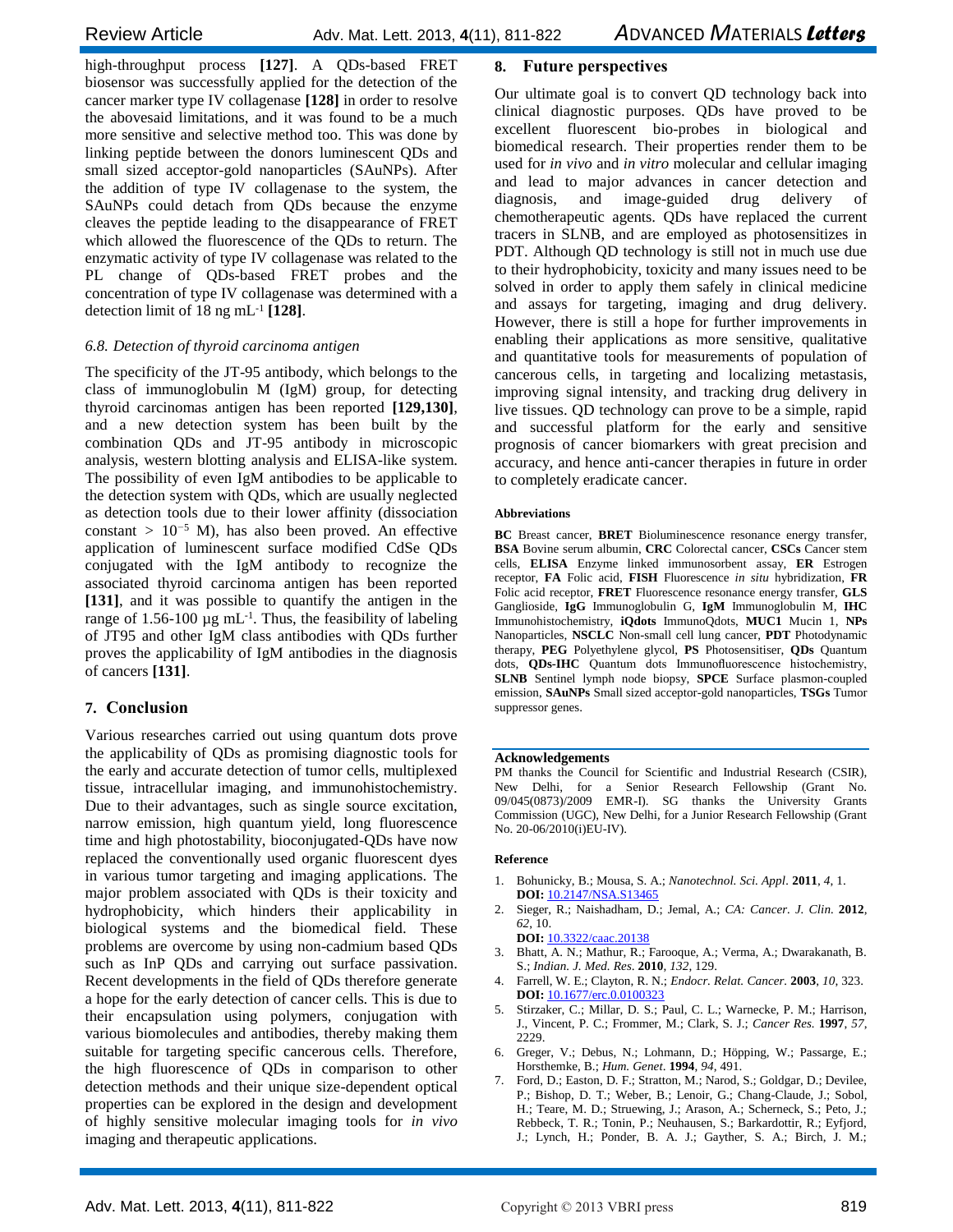Lindblom, A.; Stoppa-Lyonnet, D.; Bignon, Y.; Borg, A.; Hamann, U.; Haites, N.; Scott, R. J.; Maugard, C. M.; Vasen, H.; Seitz, S.; Cannon-Albright, L. A.; Schofield, A.; Zelada-Hedman, M.; *Am. J. Hum. Genet.* **1998**, *62*, 676*.*

- 8. Miki, Y.; Swensen, J.; Shattuck-Eidens, D.; Futreal, P. A.; Harshman, K.; Tavtigian, S.; Liu, Q.; Cochran, C.; Bennett, L. M.; Ding, W.; Bell, R.; Rosenthal, J.; Hussey, C.; Tran, T.; McClure, M.; Frye, C.; Hattier, T.; Phelps, R.; Haugen-Strano, A.; Katcher, H.; Yakumo, K.; Gholami, Z.; Shaffer, D.; Stones, S.; Bayer, S.; Wray, C.; Bogden, R.; Dayananth, P.; Ward, J.; Tonin, P.; Narod, S.; Bristow, P. M.; Norris, F. H.; Helvering, L.; Morrison, P.; Rosteck, P.; Lai, M.; Barrett, J. C.; Lewis, C.; Neuhausen, S.; Cannon-Albright, L.; Goldgar, D.; Wiseman, R.; Kamb, A.; Skolnick. M. H.; *Science*. **1994**, *266*, 66. **DOI:** 10.1126/science.7545954
- 9. Mansoori, G. A.; Mohazzabi, P.; McCormack, P.; Jabbari, S.; *World. Rev. Sci. Tech. Sustain. Dev.* **2007**, *4*, 226. **DOI:** 10.1504/WRSTSD.2007.013584
- 10. Liberato, N. L.; Marchetti, M.; Barosi, G.; *J. Clin. Oncol.* **2007**, *25*, 625.

**DOI:** 10.1200/JCO.2006.06.4220

- 11. National Cancer Institute at the National Institutes of Health: National Dictionary of Cancer Terms. http://www.cancer.gov/dictionary?cdrid=45618
- 12. National Comprehensive Cancer Network, NCCN Guidelines for Patients: Biomarkers and Targeted Therapy http://www.nccn.com/index.php?option=com\_content&view=article &id=927:biomarkers-and-targeted-therapy&catid=56
- 13. Tothill, I. E.; *Semin. Cell. Dev. Bio*. **2009**, *29*, 55. **DOI:** 10.1016/j.semcdb.2009.01.015
- 14. Smith, D. S.; Humphrey, P. A.; Catalona, W. J.; *Cancer*. **1997***, 80*, 1852.
- **DOI:** 10.1002/(SICI)1097-0142(19971101)80:9<1852 15. Meyer, T.; Rustin, G. J. S.; *Brit. J. Cancer.* **2000**, *82*, 1535*.*
- **DOI:** 10.1054/bjoc.2000.1174
- 16. Vashist, S. A.; Tewari, R.; Bajpai, R. P.; Bharadwaj, L. M.; Raiteri, R*.*; *Journal of Nanotechnology* online*.* **2006**. **DOI:** 10.2240/azojono0113
- 17. Smith, A. M.; Dave, S.; Nie, S.; True, L.; Gao, X.; *Expert Rev. Mol*. *Diagn.* **2006**, *6,* 231. **DOI:** 10.1586/14737159.6.2.231
- 18. Ghasemi, Y.; Peymani, P.; Afifi, S.; *Acta Biomed*. **2009**, *80*, 156.
- 19. Niemeyer, C. M.; *Angew. Chem. Int. Ed. Engl*. **2001**, *40*, 4128. **DOI:** 10.1002/1521-3773(20011119)40:22<4128
- 20. Alivisatos, A. P.; *Science.* **1996**, *271*, 933. **DOI:** 10.1126/science.271.5251.93
- 21. Han, M.; Gao, X.; Su, J. Z.; Nie, S.; *Nat. Biotechnol*. **2001**, *19*, 631. **DOI:** 10.1038/90228
- 22. Gao, X.; Nie, S.; *J. Phys. Chem. B*. **2003**, *107*, 11575. **DOI:** 10.1021/jp0308110
- 23. Gao, X.; Nie, S.; *Anal. Chem*. **2004**, *76*, 2406. **DOI:** 10.1021/ac0354600
- 24. Resch-Genger, U.; Grabolle, M.; Cavaliere-Jaricot, S.; Nitschke, R.; Nann, T.; *Nature Methods*, **2008,** *5,* 763. **DOI:**10.1038/NMEtH.1248
- 25. Veeranarayanan, S.; Poulose, A. C.; Mohamed, M. S.; Nagaoka, Y.; Iwai, S.; Nakagame, Y.; Kashiwada, S.; Yoshida, Y.; Maekawa, T.; Kumar, D. S.; *Int. J. Nanomedicine*. **2012**, *7*, 3769. **DOI:** 10.2147/IJN.S31310
- 26. Chan, W. C. W.; Maxwell, D. J.; Gao, X.; Bailey, R. E.; Han, M.; Nie, S.; *Curr. Opin. Biotechnol*. **2002**, *13*, 40. **DOI:** 10.1016/S0958-1669(02)00282
- 27. Frasco, M. F.; Chaniotakis, N.; *Sensors* **2009**, *9,* 7266. **DOI:** 10.3390/s90907266
- 28. Fountaine, T. J.; Wincovitch, S. M.; Geho, D. H.; Garfield, S. H.; Pittaluga, S.; *Mod. Pathol.* **2006**, *19*, 1181. **DOI:** 10.1038/modpathol.3800628
- 29. Gao, X.; Chan, W. C.; Nie, S.; *J. Biomed. Opt.* **2002**, *7*, 532. **DOI:** 10.1117/1.1506706
- 30. Bentolila, L. A.; Ebenstein, Y.; Weiss, S.; *J. Nucl. Med.* **2009**, *50*, 493.
	- **DOI:** 10.2967/jnumed.108.053561
- 31. Xing, Y.; Rao, J.; *Cancer Biomarkers*. **2008**, *4*, 307.
- 32. Chan, W. C. W.; Maxwell, D. J.; Gao, X.; Bailey, R. E.; Han, M.; Nie, S.; *Curr. Opin. Biotechnol.* **2002**, *13*, 40.
- 33. Wu, X.; Liu, H.; Liu, J.; Haley, K. N.; Treadway, J. A.; Larson, J. P.; Ge, N.; Peale, F.; Bruchez, M. P.; *Nat. Biotechnol.* **2003**, *21*, 41*.*

**DOI:** 10.1038/nbt764

- 34. Alivisatos, A. P.; Gu, W.; Larabell, C*.*; *Annu. Rev. Biomed. Eng.*  **2005**, *7*, 55.
	- **DOI:** 10.1146/annurev.bioeng.7.060804.100432
- 35. Ross, J. S.; Hatzis, C.; Symmans, W. F.; Pusztai, L.; Hortobágyi, G. N.; *Oncologist*. **2008**, *13*, 477. **DOI:** 10.1634/theoncologist.2007-0248
- 36. Medintz, I. L.; Uyeda, H. T.; Goldman, E. R.; Mattoussi, H.; *Nat. Mater.* **2005**, *4*, 435. **DOI:** 10.1038/nmat1390
- 37. Dubois, F.; Mahler, B.; Dubertret, B.; Doris, E.; Mioskowski, C.; *J. Am. Chem. Soc.* **2007**, *129*, 482. **DOI:** 10.1021/ja067742y
- 38. Alivisatos, P.; *Nat. Biotechnol.* **2004**, *22*, 47. **DOI:** 10.1038/nbt927
- 39. Schlamp, M. C.; Peng, X.; Alivisatos, A. P.; *J. Appl. Phys.* **1997**, *82,* 5837.
- **DOI:** org/10.1063/1.366452 40. Wang, J.; Han, S.; Ke, D.; Wang, R**.**; *J. Nanomater.* **2012**, *2012*, 129041. **DOI:** 10.1155/2012/129041
- 41. Tiwari, A.; Mishra, A. K.; Kobayashi, H.; A.P.F. Turner (Ed.), *Intelligent Nanomaterials.* WILEY-Scrivener Publishing LLC, USA. **2012,** pp 16-17. **ISBN:** 978-04-709387-99,
- 42. Klostranec, J. M.; Chan, W. C. W.; *Adv. Mater*. **2006**, *18*, 1953. **DOI:** 10.1002/adma.200500786
- 43. Kim, S.; Lim, Y. T.; Soltesz, E. G.; De Grand, A. M.; Lee, J.; Nakayama, A.; Parker, J. A.; Mihaljevic, T.; Laurence, R. G.; Dor, D. M.; Cohn, L. H.; Bawendi, M. G.; Frangioni, J. V.; *Nat. Biotechnol.* **2004**, *22*, 93*.* **DOI:** 10.1038/nbt920
- 44. Rizvi, S. B.; Ghaderi, S.; Keshtgar, M.; Seifalian, A. M.; *Nano. Rev*. **2010**, *1*, 1.
- **DOI:** 10.3402/nano.v1i0.5161 45. Hopper, C.; *Lancet Oncol.* **2000**, *1*, 212.
- **DOI:** 10.1016/S1470-2045(00)00166-2
- 46. Yaghini, E.; Seifalian, A. M.; MacRobert, A. J.; *Nanomedicine*. **2009**, *4*, 353. **DOI:** 10.2217/nnm.09.9
- 47. Drbohlavova, J.; Adam, V.; Kizek, R.; Hubalek, J.; *Int. J. Mol. Sci.* **2009,** *10,* 656.
- **DOI:** 10.3390/ijms10020656
- 48. Jie, G.; Wang, L.; Yuan, J., Zhang, S.; *Anal. Chem.* **2011**, *83*, 3873. **DOI:** 10.1021/ac200383z
- 49. Åkerman, M. E.; Chan, W. C. W.; Laakkonen, P.; Bhatia, S. N.; Ruoslahti, E.; *P. Natl. Acad. Sci. USA.* **2002**, *99,* 12617*.* **DOI:** 10.1073/pnas.152463399
- 50. Gao, X.; Cui, Y.; Levenson, R. M.; Chung, L. W. K.; Nie, S.; *Nat. Biotechnol.* **2004**, *22*, 969*.* **DOI:** 10.1038/nbt994
- 51. Chan, W. C. W.; Nie, S.; *Science*. **1998**, *281*, 2016. **DOI:** 10.1126/science.281.5385.2016
- 52. Pan, J.; Feng, S. -S.; *Biomaterials.* **2009**, *30*, 1176. **DOI:** 10.1016/j.biomaterials.2008.10.039
- 53. Weitman, S. D.; Weinberg, A. G.; Coney, L. R.; Zurawski, V. R.; Jennings, D. S.; Kamen, B. A.; *Cancer Res.* **1992**, *52*, 6708.
- 54. Meng, H.; Chen, J. -Y.; Mi, L.; Wang, P. -N.; Ge, M. -Y.; Yue, Y.; Dai, N.; *J. Biol. Inorg. Chem.* **2011**, *16*, 117. **DOI:** 10.1007/s00775-010-0709-z
- 55. Cheng, A. K. H.; Su, H.; Wang, Y. A.; Yu, H. -Z.; *Anal. Chem.* **2009**, *81*, 6130.
- **DOI:** 10.1021/ac901223q 56. Rochford, R.; Cannon, M. J.; Moormann, A. M.; *Nat. Rev. Microbiol*. **2005**, *3*, 182. **DOI:** 10.1038/nrmicro1089
- 57. Zhong, H.; Zhang, Q.; Zhang, S.; *Chem. Eur. J*. **2011**, *17*, 8388. **DOI:** 10.1002/chem.201003585
- 58. Li, H.; Cao, Z.; Zhang, Y.; Lau, C.; Lu, J.; *Anal. Methods.* **2010**, *2*, 1236. **DOI:** 10.1039/C0AY00284D
- 59. Chen, H.; Xue, J.; Zhang, Y.; Zhu, X.; Gao, J.; Yu, B.; *J. Mol. Histol.*  **2009**, *40*, 261*.*
- **DOI:** 10.1007/s10735-009-9237-y 60. Li, H.; Cao, Z.; Zhang, Y.; Lau, C.; Lu, J.; *Analyst.* **2011**, *136*, 1399*.* **DOI:** 10.1039/C0AN00704H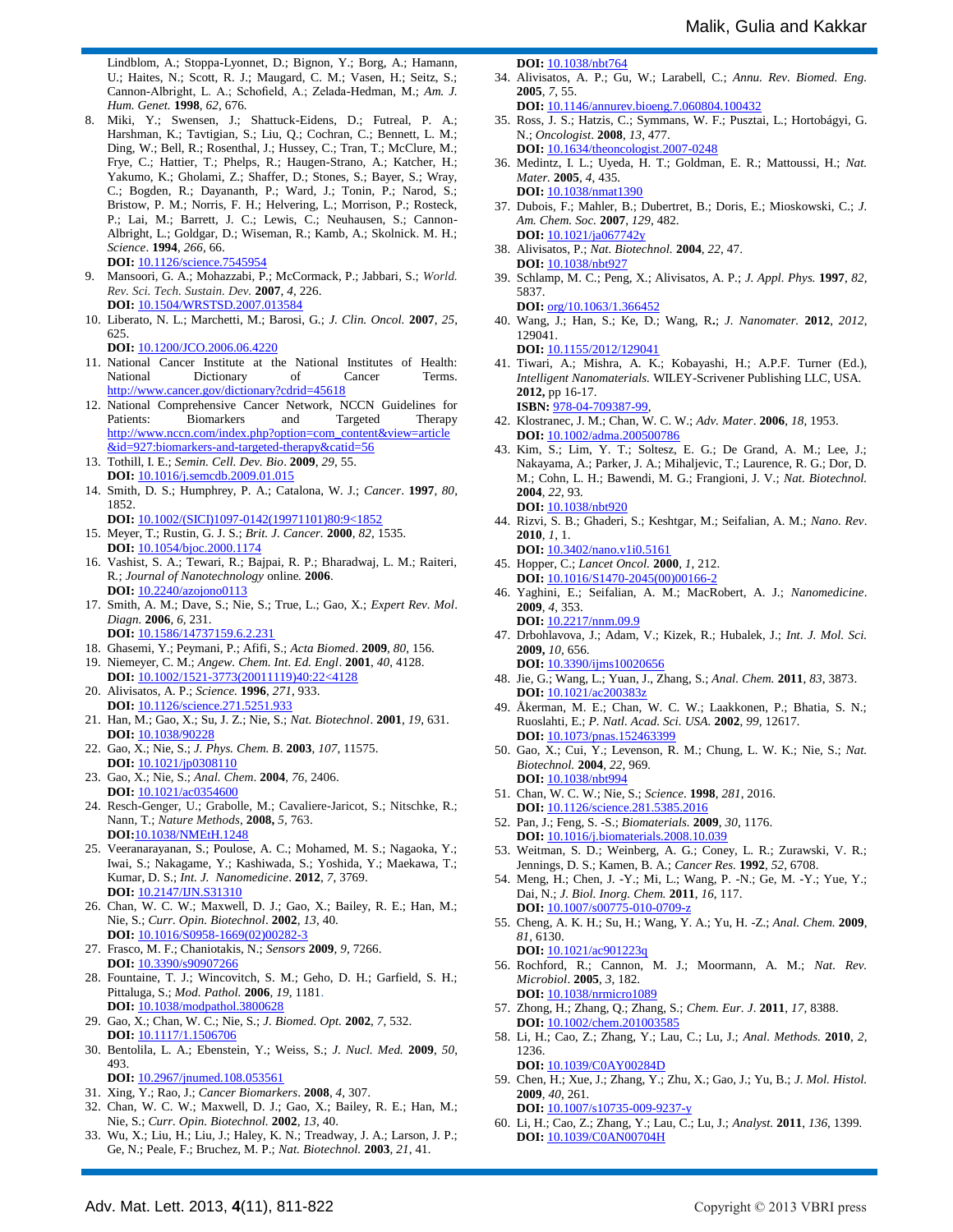- 61. Wang, Y.; Zhang, Y.; Du, Z.; Wu, M.; Zhang, G.; *Int. J. Nanomed.*  **2012**, *7*, 2315. **DOI:** 10.2147/IJN.S30593
- 62. Pantel, K.; Brakenhoff, R. H.; *Nat. Rev. Cance*r. **2004**, *4*, 448. **DOI:** 10.1038/nrc1370
- 63. Mitas, M.; Hoover, L.; Silvestri, G.; Reed, C.; Green, M.; Turrisi, A. T.; Sherman, C.; Mikhitarian, K.; Cole, D. J.; Block, M. I.; Gillanders, W. E.; *J. Mol. Diagn.* **2003**, *5*, 237.
- 64. Betz, C.; Papadopoulos, T.; Buchwald, J.; Buchwald, J.; Dämmrich, J.; Müller-Hermelink, H. K.; *Cancer Res*. **1995**, *55*, 4283.
- 65. Slamon, D. J.; Clark, G. M.; Wong, S. G.; Levin, W. J.; Ullrich, A.; McGuire, W. L.; *Science.* **1987**, *235*, 177*.* **DOI:** 10.1126/science.3798106
- 66. Slamon, D. J.; Godolphin, W.; Jones, L. A.; Holt, J. A.; Wong, S. G.; Keith, D. E.; Levin, W. J.; Stuart, S. G.; Udove, J.; Ullrich, A.; *Science.* **1989**, *244*, 707. **DOI:** 10.1126/science.2470152
- 67. Cobleigh, M. A.; Vogel, C. L.; Tripathy, D.; Robert, N. J.; Scholl, S.; Fehrenbacher, L.; Wolter, J. M.; Paton, V.; Shak, S.; Lieberman, G.; Slamon, D. J.; *J. Clin. Oncol.* **1999**, *17*, 2639.
- 68. Hudis, C. A.; *N. Engl. J. Med.* **2007***, 357,* 39*.* **DOI:** 10.1056/NEJMra043186
- 69. Gayther , S. A.; Mangion, J.; Russell, P.; Seal, S.; Barfoot, R.; Ponder, B. A. J.; Stratton, M. R.; Easton, D.; *Nat. Genet*. **1997**, *15*, 103.
	- **DOI:** 10.1038/ng0197-103
- 70. Jimenez, R. E.; Wallis, T.; Tabasczka, P.; Visscher, D. W.; *Modern Pathol.* **2000**, *13*, 37*.* **DOI:** 10.1038/modpathol.3880007
- 71. Wu, X.; Liu, H.; Liu, J.; Haley, K. N.; Treadway, J. A.; Larson, J. P.; Ge, N.; Peale, F.; Bruchez, M. P.; *Nat. Biotechnol.* **2003**, *21*, 41*.* **DOI:** 10.1038/nbt764
- 72. Li-Shishido, S.; Watanabe, T. M.; Tada, H.; Higuchi, H.; Ohuchi, N.; *Biochem. Biophys. Res. Commun.* **2006**, *351*, 7. **DOI:** 10.1016/j.bbrc.2006.09.159
- 73. Tada, H., Higuchi, H.; Wanatabe, T. M.; Ohuchi, N.; *Cancer Res.* **2007**, *67*, 1138. **DOI:** 10.1158/0008-5472.CAN-06-1185
- 74. Watanabe, T. M.; Higuchi, H.; *Biophys. J.* **2007**, *92*, 4109. **DOI:** 10.1529/biophysj.106.09464
- 75. Yu, W. W.; Chang, E.; Falkner, J. C.; Zhang, J.; Al-Somali, A. M.; Sayes, C. M.; Johns, J.; Drezek, R.; Colvin, V. L.; *J. Am. Chem. Soc.* **2007**, *129*, 2871*.* **DOI:** 10.1021/ja067184n
- 76. Xing, Y.; Chaudry, Q.; Shen, C.; Kong, K. Y.; Zhau, H. E.; Chung, L. W.; Petros, J. A.; O'Regan, R. M.; Yezhelyev, M. V.; Simons, J. W.; Wang, M. D.; Nie, S.; *Nat. Protoc.* **2007**, *2*, 1152. **DOI:** 10.1038/nprot.2007.107
- 77. Takeda, M.; Tada, H.; Higuch, H.; Kobayash, Y.; Kobayash, M.; Sakurai, Y.; Ishida, T.; Ohuchi, N.; *Breast Cancer.* **2008**, *15*, 145. **DOI:** 10.1007/s12282-008-0037-0
- 78. Xiao, Y.; Gao, X.; Gannot, G.; Emmert-Buck, M. R.; Srivastava, S.; Wagner, P. D.; Amos, M. D.; Barker, P. E.; *Int. J. Cancer*. **2008**, *122*, 2178. **DOI:** 10.1002/ijc.23320
- 79. Yang, L.; Mao, H.; Wang, Y. A.; Cao, Z.; Peng, X.; Wang, X.; Duan, H.; Ni, C.; Yuan, Q.; Adams, G.; Smith, M. Q.; Wood, W. C.; Gao, X.; Nie, S.; *Small.* **2009**, *5*, 235. **DOI:** 10.1002/smll.200800714
- 80. Zdobnova, T. A.; Dorofeev, S. G.; Tananaev, P. N.; Vasiliev, R. B.; Balandin, T. G.; Edelweiss, E. F.; Stremovskiy, O. A.; Balalaeva, I. V.; Turchin, I. V.; Lebedenko, E. N.; Zlomanov, V. P.; Deyev, S. M.; *J. Biomed. Opt.* **2009**, *14*, 021004*.* **DOI:** 10.1117/1.3122775
- 81. Xiao, Y.; Gao, X.; Maragh, S.; Telford, W. G.; Tona, A.; *Clin. Chem.*  **2009**, *55*, 1307. **DOI:** 10.1373/clinchem.2008.120576
- 82. Chen, C.; Peng, J.; Xia, H. -S.; Yang, G. -F.; Wu, Q. -S.; Chen, L. D.; Zeng, L. -B.; Zhang, Z. -L.; Pang, D. -W.; Li, Y.; *Biomaterials.*  **2009**, 30, 2912. **DOI:** 10.1016/j.biomaterials.2009.02.010
- 83. Xu, H.; Wei, H.; Aguilar, Z. P.; Waldron, J. L.; Wang, Y. A.; BMEI '09. 2nd International Conference, Tianjin, **2009**.
- 84. Chen, C; Peng, J.; Xia, H.; Wu, Q.; Zeng, L.; Xu, H.; Tang, H.; Zhang, Z.; Zhu, X.; Pang, D.; Li, Y.; *Nanotechnology.* **2010**, *21*, 095101. **DOI:** 10.1088/0957-4484/21/9/095101
- 85. Chu, V. H.; Nghiem, T. H. L.; La, T. H.; Ung, T. D. T.; Le, Q. H.; Tong, K. H.; Nguyen, Q. L.; Tran, H. N.; *Adv. Nat. Sci.: Nanosci. Nanotechnol.* **2010**, *1*, 025005*.* **DOI:** 10.1088/2043-6254/1/2/025005
- 86. Chen, C.; Xia, H. -S.; Gong, Y. -P.; Peng, J.; Peng, C. -W.; Hu, M. B.; Zhu, X. -B.; Pang, D. -W.; Sun, S. -R.; Li, Y.; *Biomaterials*. **2010**, *31*, 8818. **DOI:** 10.1016/j.biomaterials.2010.07.091
- 87. Lalani, E. N.; Laniado, M. E.; Abel, P. D.; *Cancer Metastas. Rev.*  **1997**, *16*, 29.
- 88. Barat, B.; Sirk, S. J.; McCabe, K. E.; Li, J.; Lepin, E. J.; Remenyi, R.; Koh, A. L.; Olafsen,T.; Gambhir, S. S.; Weiss, S.; Wu, A. M.; *Bioconjugate Chem.* **2009**, *20*, 1474. **DOI:** 10.1021/bc800421f
- 89. Ruan, Y.; Yu, W.; Cheng, F.; Zhang, X.; Larré, S.; *Sensors.* **2012**, *12*, 5461. **DOI:** 10.3390/s120505461
- 90. Cheng, F.; Yu, W.; Zhang, X.; Ruan, Y.; *Int. J. Biol. Makers*. **2009**, *24*, 271.
- 91. Jin, L. -H.; Li, S. -M.; Cho, Y. -H.; *Biosens. Bioelectron*. **2012**, *33*, 284.

**DOI:** 10.1016/j.bios.2011.12.043

- 92. Chunthapong, J.; Seftor, E. A.; Khalkhali-Ellis, Z.; Seftor, R. E. B.; Amir, S.; Lubaroff, D. M.; Jr. Heidger, P. M.; Hendrix, M. J. C.; *J. Cell. Biochem.* **2004**, *91*, 649. **DOI:** 10.1002/jcb.20032
- 93. Onder, T. T.; Gupta, P. B.; Mani, S. A.; Yang, J.; Lander, E. S.; Weinberg, R. A.; *Cancer Res.* **2008**, *68*, 3645. **DOI:** 10.1158/0008-5472.CAN-07-2938
- 94. Richmond, P. J.; Karayiannakis, A. J.; Nagafuchi, A.; Kaisary, A. V.; Pignatelli, M.; *Cancer Res.* **1997**, *57*, 3189.
- 95. Umbas, R.; Isaacs, W. B.; Bringuier, P. P.; Schaafsma, H. E.; Karthaus, H. F. M.; Oosterhof, G. O. N.; Debruyne, F. M. J.; Schalken, J. A.; *Cancer Res*. **1994**, *54*, 3929.
- 96. Walker, K. -A. D.; Morgan, C.; Doak, S. H.; Dunstan, P. R.; **2012**, *7*, e31592.

**DOI:** 10.1371/journal.pone.0031592 97. Ferlay, J.; Parkin, D. M.; Steliarova-Foucher, E.; *Eur. J. Cancer.* **2010**, *46*, 765.

- **DOI:** 10.1016/j.ejca.2009.12.014 98. Thorsteinsson, M.; Jess, P.; *Eur. J. Surg. Oncol.* **2011**, *37*, 459. **DOI:** 10.1016/j.ejso.2011.01.025
- 99. Gazouli, M.; Lyberopoulou, A.; Pericleous, P.; Rizos, S.; Aravantinos, G.; Nikiteas, N.; Anagnou, N. P.; Efstathopoulos, E. P.; *World. J. Gastroenterol.* **2012**, *18*, 4419. **DOI:** 10.3748/wjg.v18.i32.4419
- 100. Gray-Schopfer, V.; Wellbrock, C.; Marais, R.; *Nature*. **2007**, *445*, 851.
- 101. Goldstein, A. M.; Tucker, M. A.; *Curr. Opin. Oncol*. **1993**, *5*, 358.
- 102. Rigel, D. S.; Carucci, J. A.; *CA Cancer J. Clin*. **2000**, *50*, 215. **DOI:** 10.3322/canjclin.50.4.215
- 103. Shan, J.; Tenhu, H.; *Chem. Commun*. **2007**, *44*, 4580. **DOI:** 10.1039/B707740H
- 104. Pan, B.; Cui, D.; Gao, F.; He, R.; *Nanotechnology.* **2006**, *17*, 2483. **DOI:** 10.1088/0957-4484/17/10/008
- 105. Pan, B.; Cui, D.; Sheng, Y.; Ozkan, C.; Gao, F.; He, R.; Li, Q.; Xu, P.; Huang, T.; *Cancer Res.* **2007**, *67*, 8156. **DOI:** 10.1158/0008-5472.CAN-06-4762
- 106. Pan, B.; Gao, F.; He, R.; Cui, D.; Zhang, Y.; *J. Colloid. Interface. Sci.* **2006**, 297, 151.
- **DOI:** 10.1016/j.jcis.2005.09.068 107. Li, Z.; Huang, P.; Lin, J.; He, R.; Liu, B.; Zhang, X.; Yang, S.; Xi, P.; Zhang, X.; Ren, Q.; Cui, D.; *J. Nanosci. Nanotechnol*. **2010**, *10*, 4859. **DOI:** 10.1166/jnn.2010.2217
- 108. Zheng, H.; Chen, G.; DeLouise, L. A.; Lou, Z.; *J. Biomed. Nanotechnol.* **2010**, *6*, 303*.* **DOI:** 10.1166/jbn.2010.1136
- 109. Kim, M. J.; Lee, J. Y.; Nehrbass, U.; Song, R.; Choi, Y.; *Analyst*. **2012**, *137*, 1440. **DOI:** 10.1039/c2an16013g
- 110. Tsao, H.; Sober, A. J.; *Dermatol. Clin*. **2005**, *23*, 323.
- 111. Jr. Ferrari, N. M.; Muller, H.; Ribeiro, M.; Mia, M.; Jr. Sanches, J. A.; *Sao. Paulo. Med. J.* **2008,** *126*, 41.
- 112. Zhang, X.; Zhang,T.; Wang, B.; Tang, N.; Sun, L.; Luo, Q.; *Afr. J. Pharm. Pharmaco.* **2011**, *5*, 2689. **DOI:** 10.5897/AJPP11.733